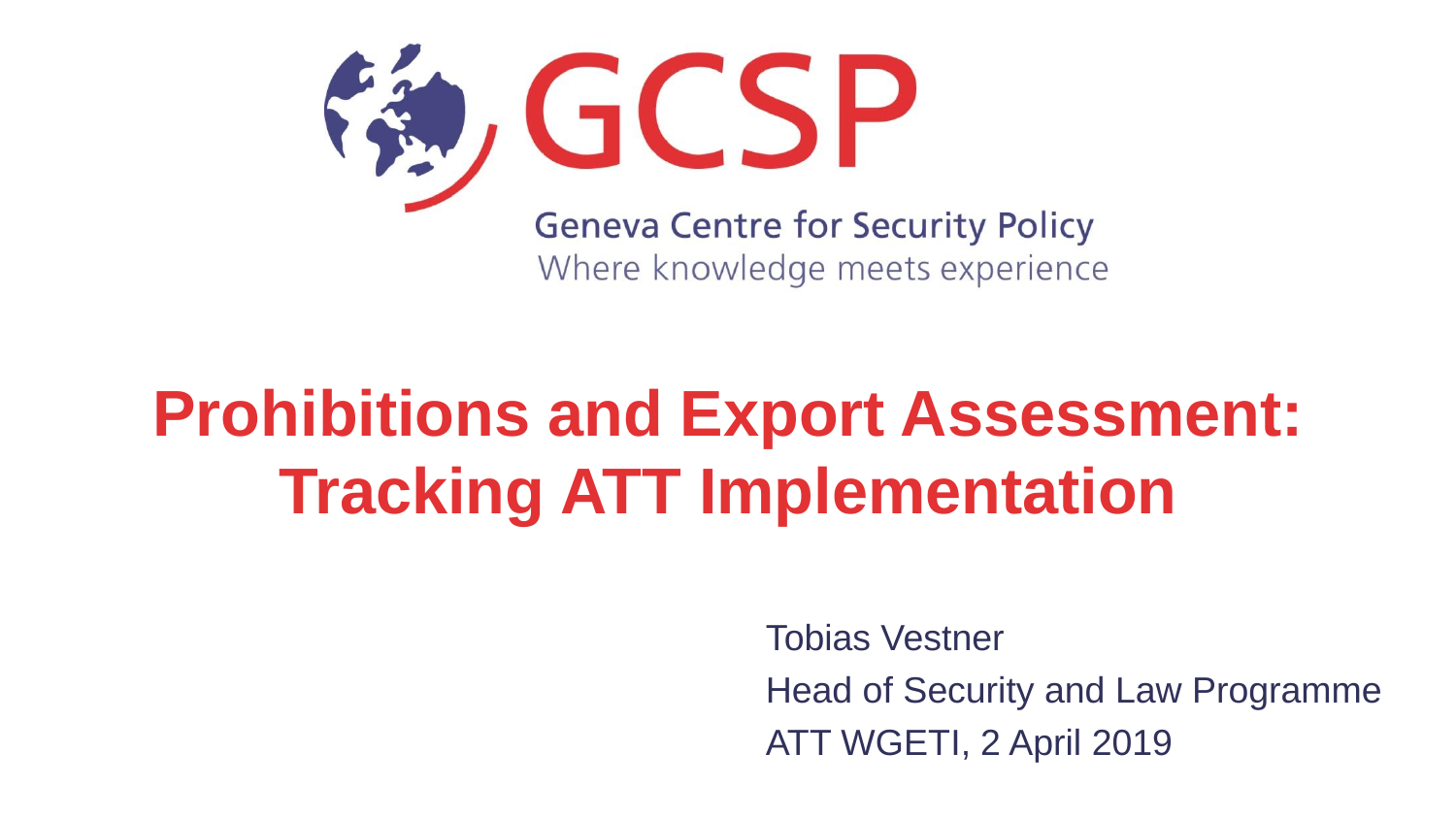



#### **How do states parties implement Articles 6 & 7 ATT?**

- $\rightarrow$  looking at national legislation, regulations and policies
- $\rightarrow$  not looking at national transfer or export decisions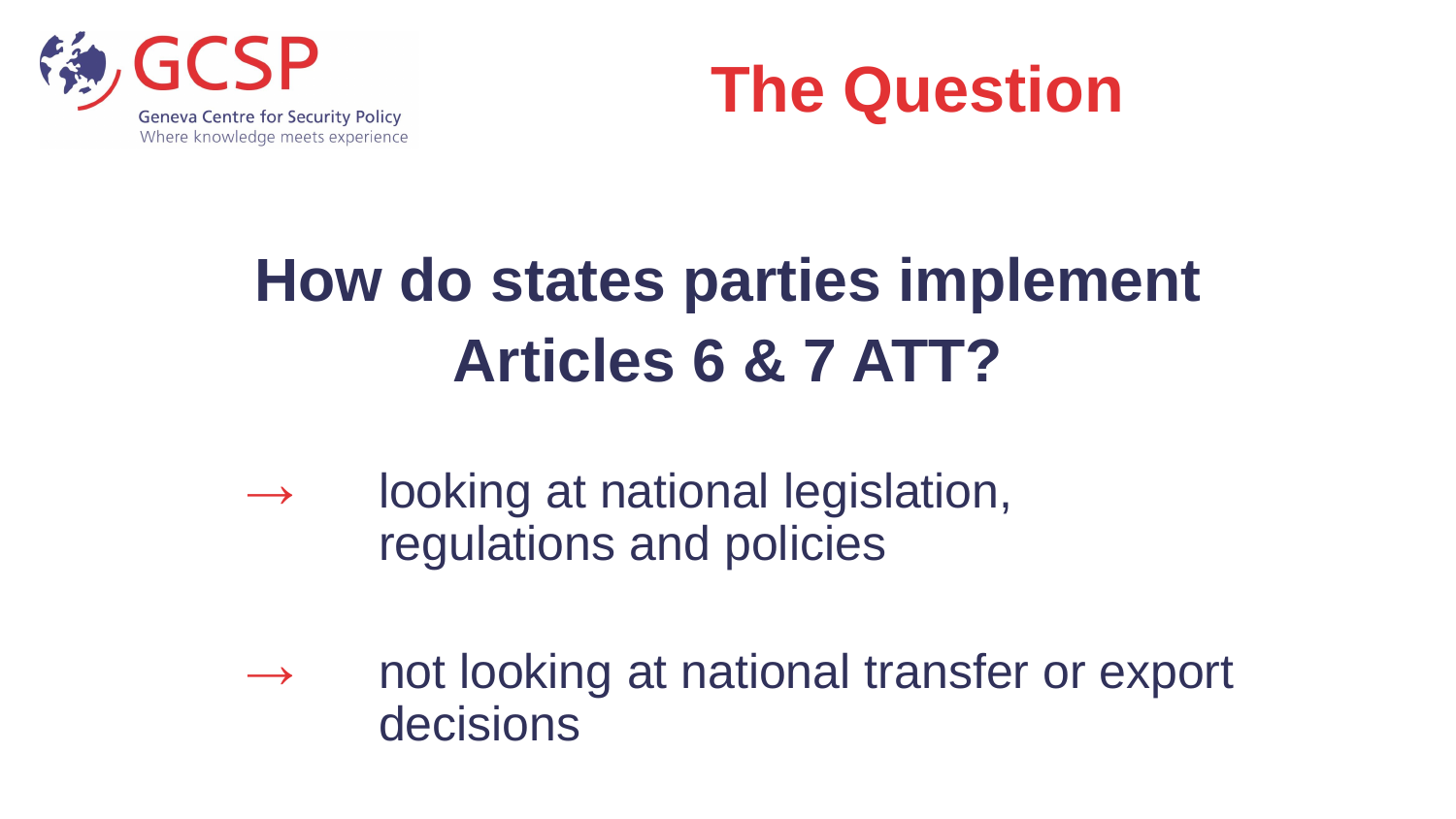



 $\rightarrow$  mostly domestic legislation, regulations and policies as basis for arms transfer assessments and decisions

 $\rightarrow$  few states have adapted domestic legal framework for implementing Articles 6 & 7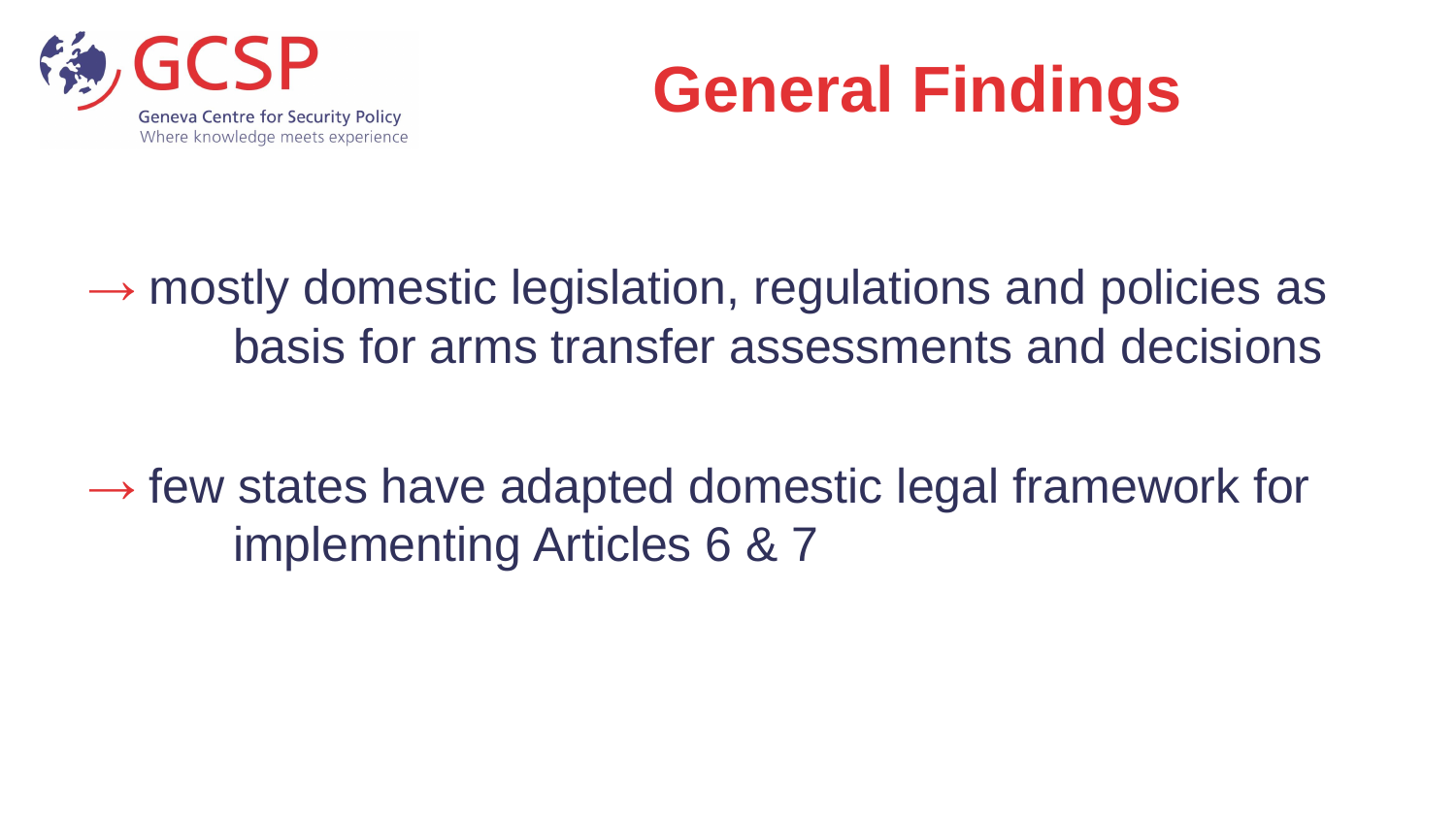

# **Overarching Prohibitions**

**Art. 6(1)**

 $\rightarrow$  sanctions-related legislation and measures

#### **Art. 6(2)**

 $\rightarrow$  specific legislation and sanctionsrelated measures

**Art. 6(3)**  $\rightarrow$  national criteria on IHL and IHRL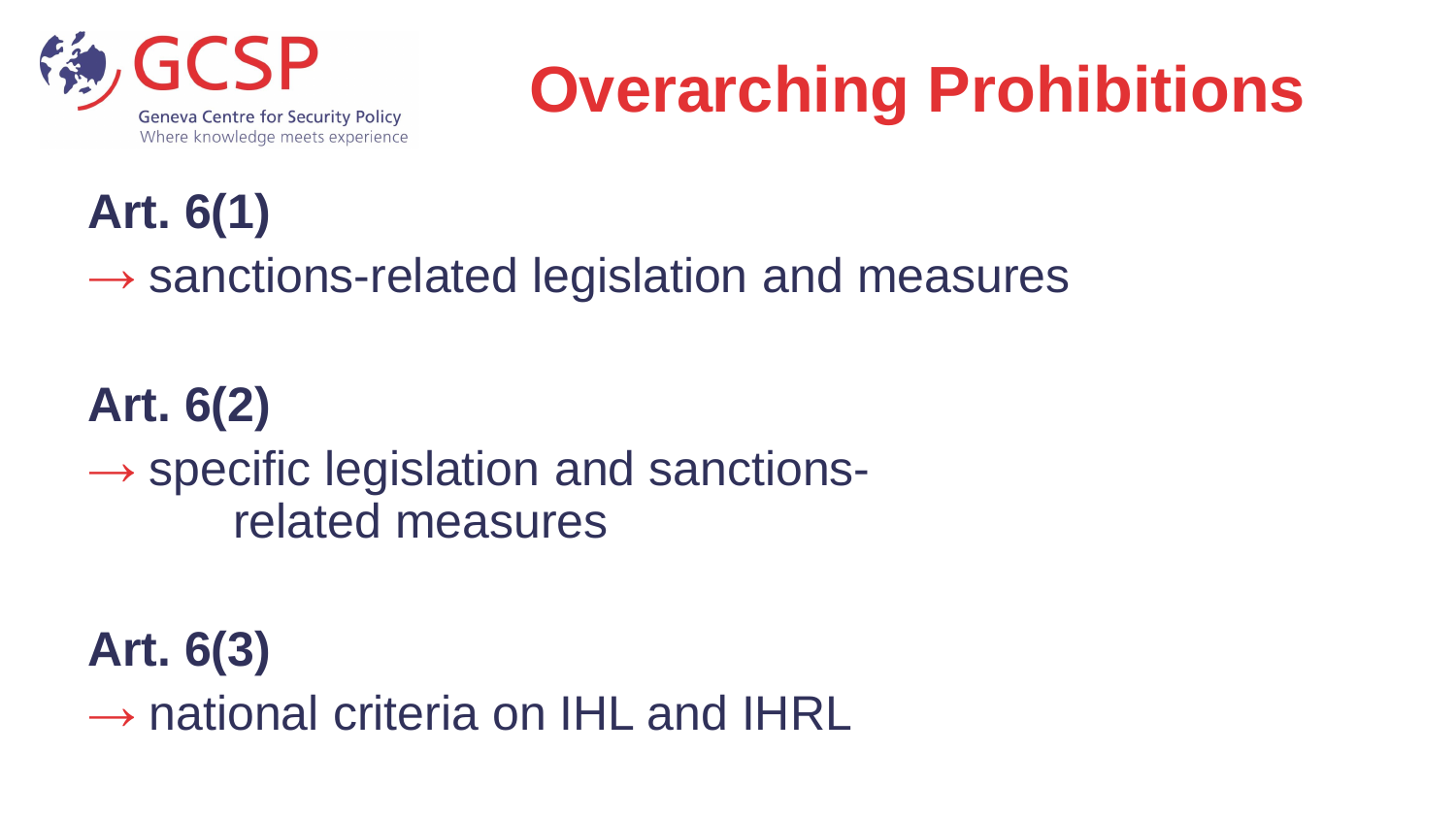

### **Peace and Security**

#### **Art. 7(1)(a)**

 $\rightarrow$  international and regional security and stability

 $\rightarrow$  national security

 $\rightarrow$  positive ramifications of exports on peace and security

 $\rightarrow$  exports' effects on national defence industries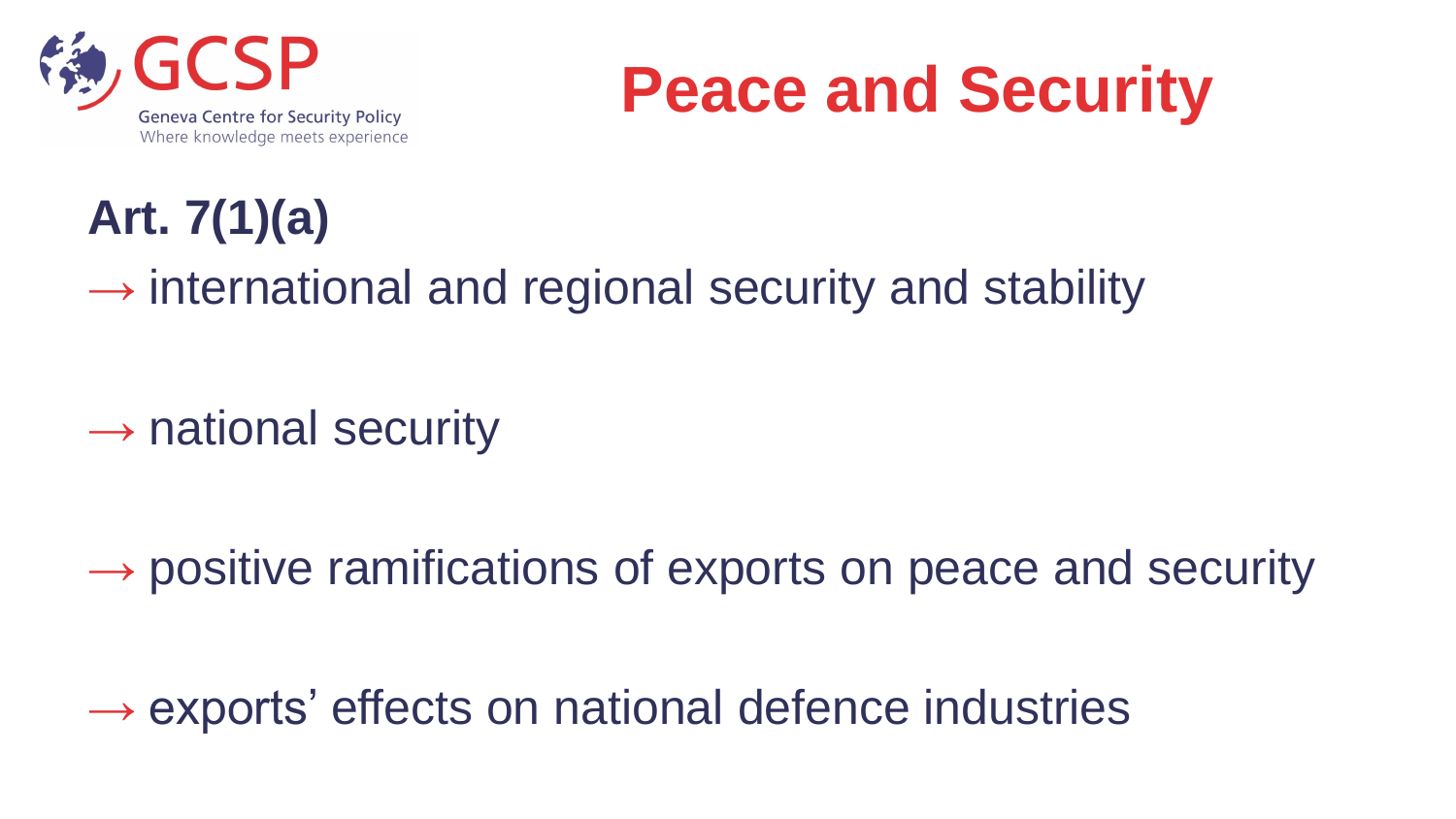

## **Serious Violations of IHL & IHRL**

#### **Art. 7(1)(b)(i) & Art. 7(1)(b)(ii)**   $\rightarrow$  assessment of general respect of IHL & IHRL

 $\rightarrow$  similar or nearly identical national criteria as in ATT

 $\rightarrow$  few national criteria preclude exports when importing state is involved in armed conflict & when importing state violates human rights in widespread and systematic manner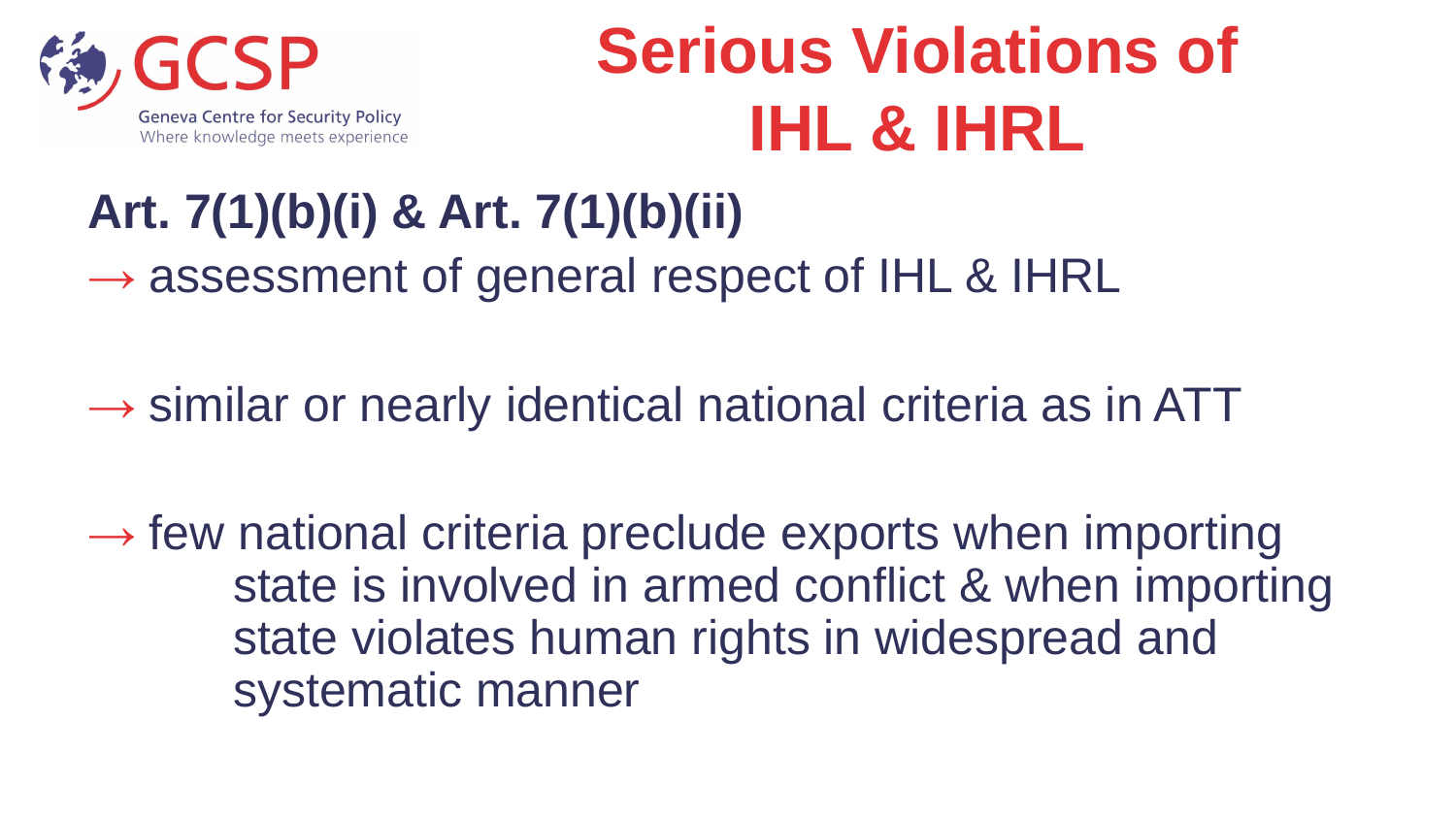

## **Terrorism, Transnational Organized Crime and Gender-Based Violence**

**Art. 7(1)(b)(iii) & Art. 7(1)(b)(iv) & Art. 7(4)**   $\rightarrow$  assessment of importing state's general attitude and behavior regarding terrorism & transnational organized crime

 $\rightarrow$  assessment of risk and measures related to diversion

 $\rightarrow$  assessment of respect of IHL and IHRL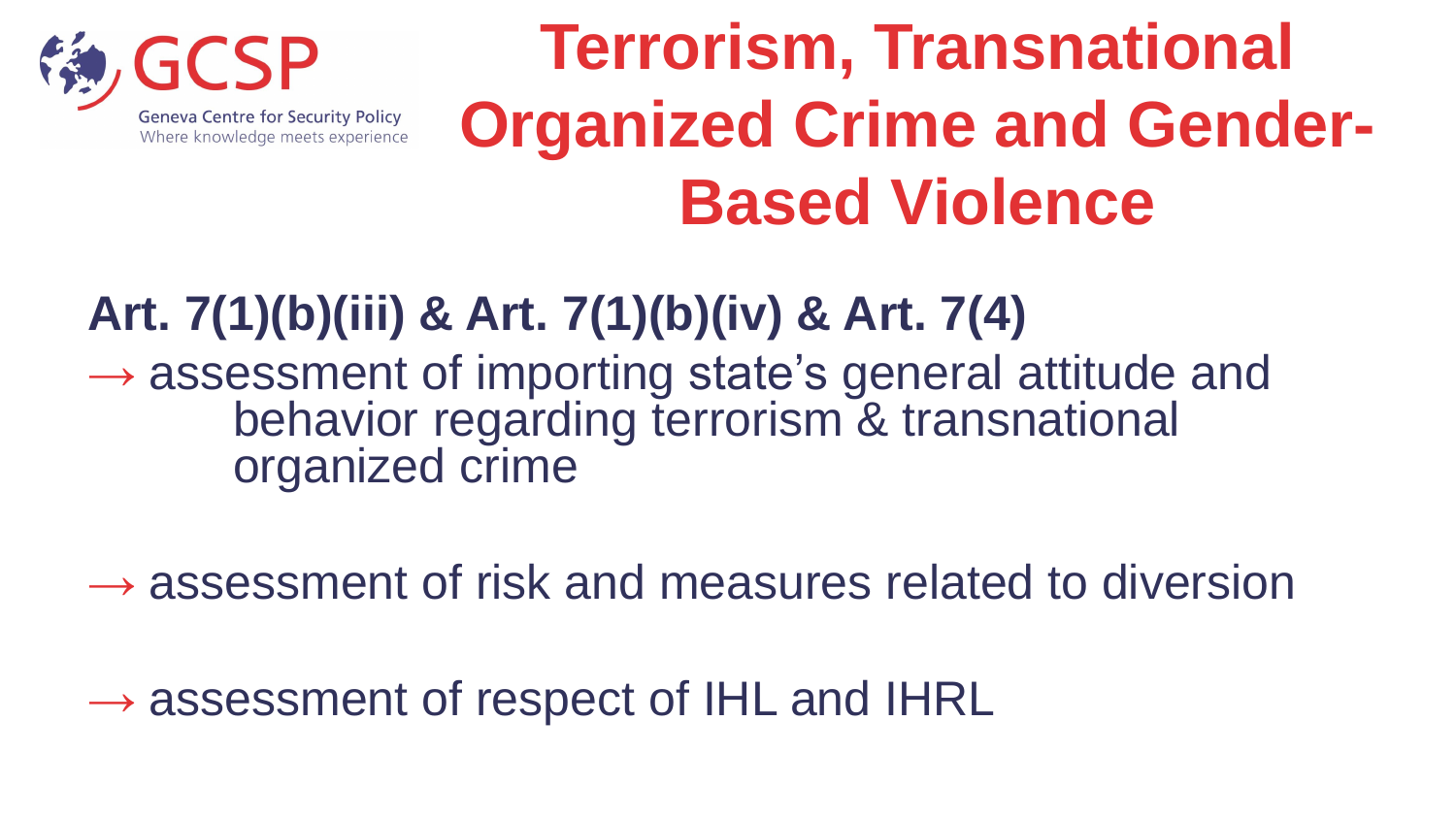

## **Additional Criteria**

 $\rightarrow$  27/58 states parties (47 %); have additional export criteria

 $\rightarrow$  51/58 states parties (88 %); assess risk of diversion

 $\rightarrow$  foreign policy interests & respect of international obligations

 $\rightarrow$  criteria favoring arms exports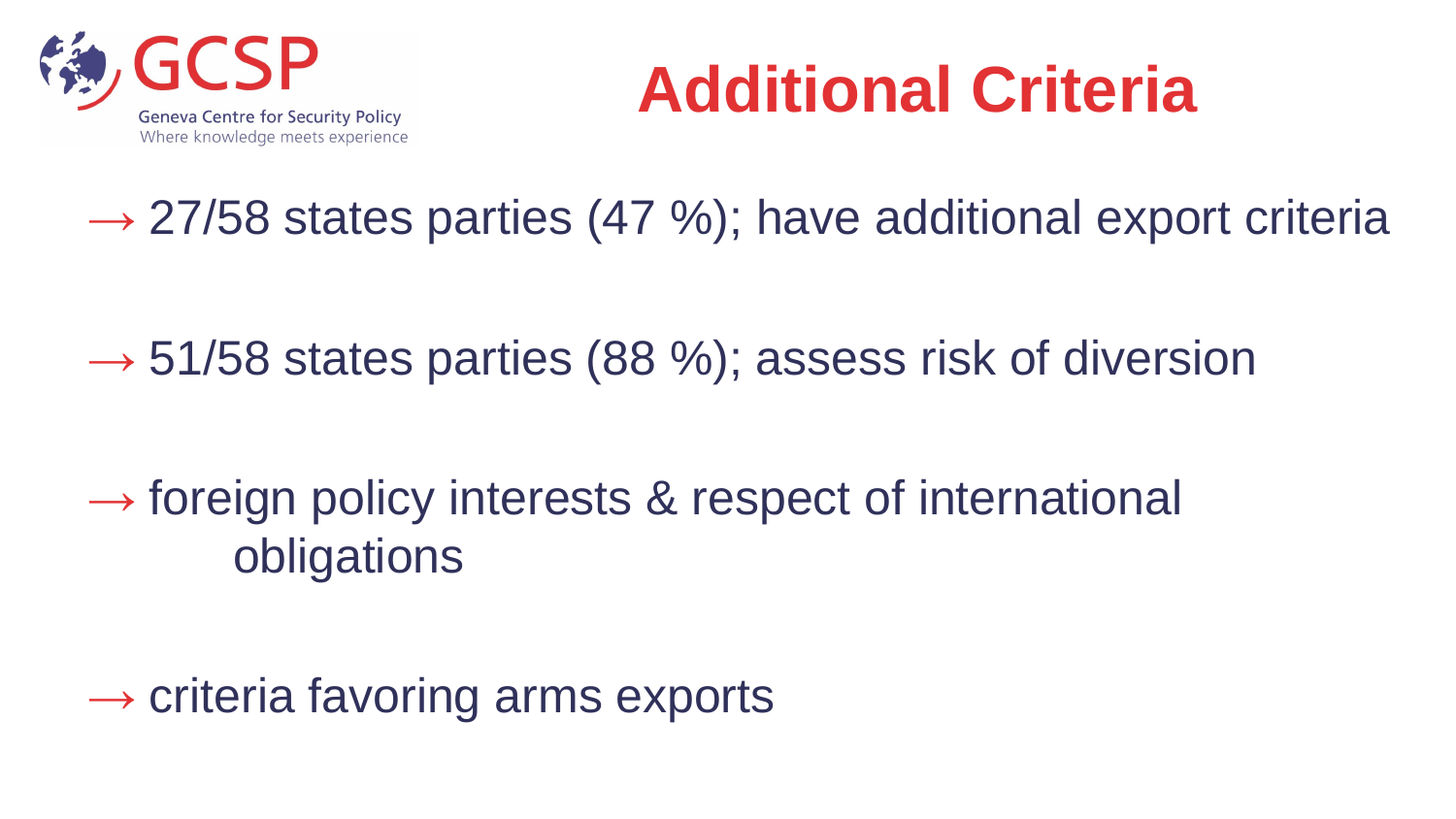

## **Threshold for Export Denial**

#### **Art. 7(3)**

 $\rightarrow$  absolute thresholds for denial: 'clear', 'high', 'substantial', 'reasonable suspicion' & 'avoid'

#### $\rightarrow$  relative thresholds for denial:

'take into account', 'consider' & 'assess'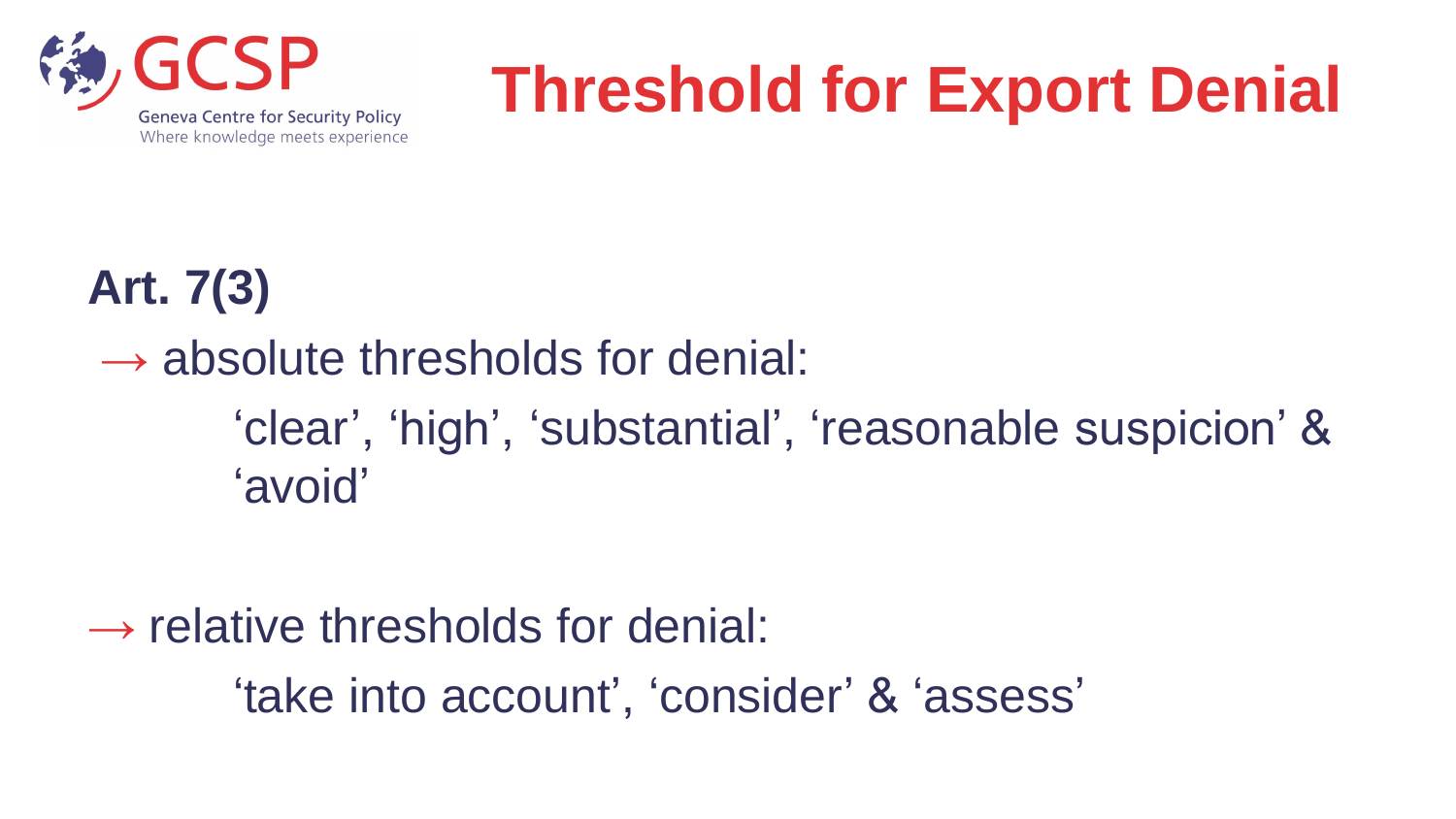

#### **Risk Mitigation Measures, Timely Authorization, Re-Assessment & Information-Sharing** Art.  $7(2) \rightarrow 35/58$  states parties (60%) Art.  $7(5) \rightarrow 50/58$  states parties (86%)

Art.  $7(6) \rightarrow 52/58$  states parties (90%)

Art.  $7(7) \rightarrow 47/58$  states parties (79%)

Art.  $8(3) \rightarrow 40/58$  states parties (70%)